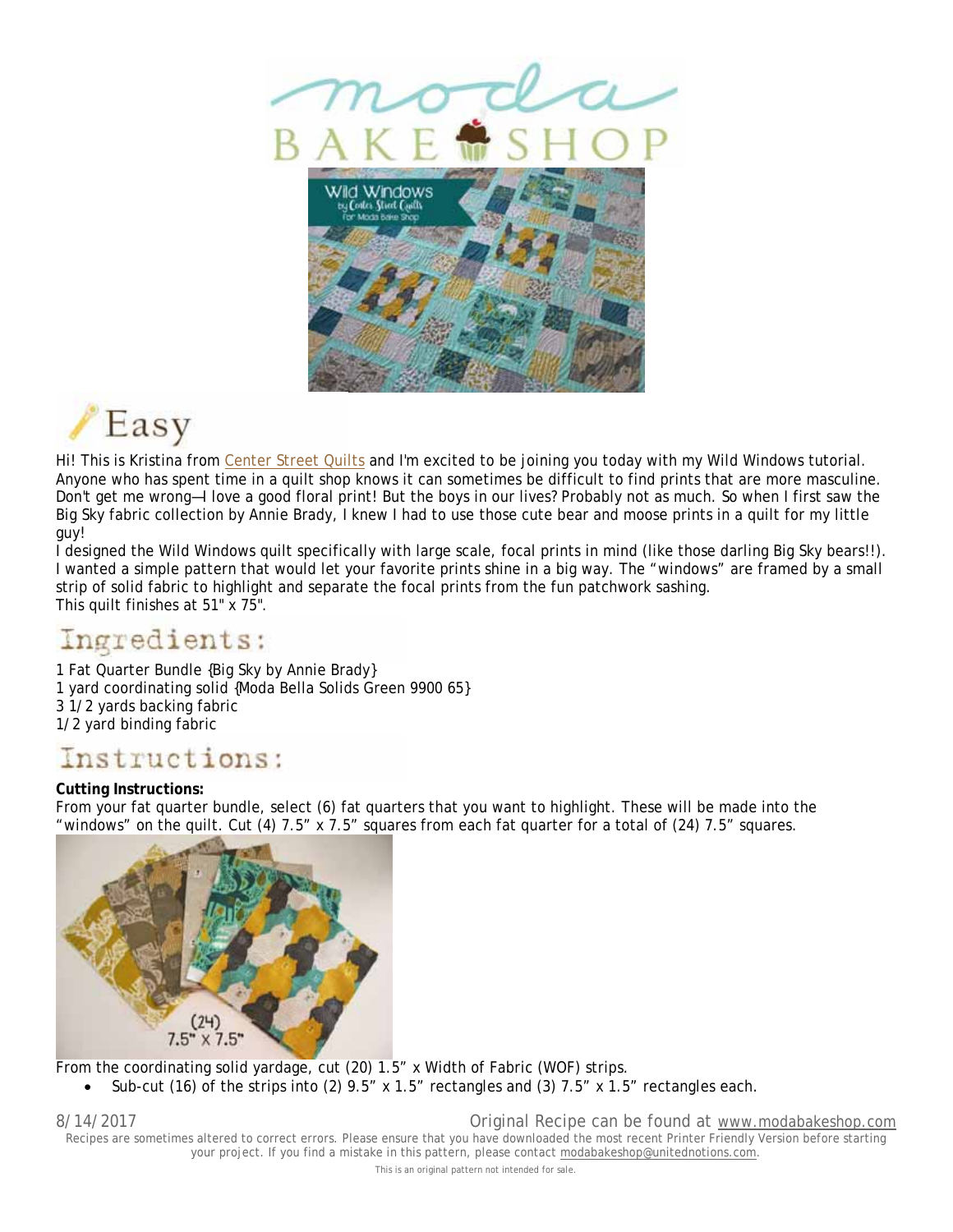Sub-cut the remaining (4) strips into (4) 9.5" x 1.5" rectangles each. You should now have (48) 9.5" x 1.5" and (48) 7.5" x 1.5" rectangles.



Select (14) fat quarters from the Big Sky fat quarter bundle. Follow the diagram below to cut (15) 3.5" x 3.5" squares from each fat quarter. This will only use half of the fat quarter and you will have the remaining half for another project.



Yields (f5) 3.5" x 3.5" squares from each fat quarter

Side note: Alternatively, you can choose to select only (7) fat quarters to be made into the patchwork sashing around the windows. This will obviously require less overall fat quarters, but will also result in less variety of prints for your sashing. To use only (7) fat quarters for the sashing, follow the diagram above to get (15) 3.5" x 3.5" squares from the left side of the fat quarter, then repeat for the right side to yield a total of (30) 3.5" x 3.5" squares per fat quarter. From all (7) fat quarters, you should have a total of (210) 3.5" x 3.5" squares.

Whether you choose to use the method with (14) or (7) fat quarters, you will yield (210) 3.5" x 3.5" squares for the patchwork sashing.



**Assembling the blocks:** Gather the (24) large 7.5" x 7.5" squares and the 1.5" coordinating solid strips.



Sew the 7.5" x 1.5" solid strips on the left and right sides of the large squares. Press seams toward the solid fabric.

8/14/2017 Original Recipe can be found at www.modabakeshop.com Recipes are sometimes altered to correct errors. Please ensure that you have downloaded the most recent Printer Friendly Version before starting your project. If you find a mistake in this pattern, please contact modabakeshop@unitednotions.com.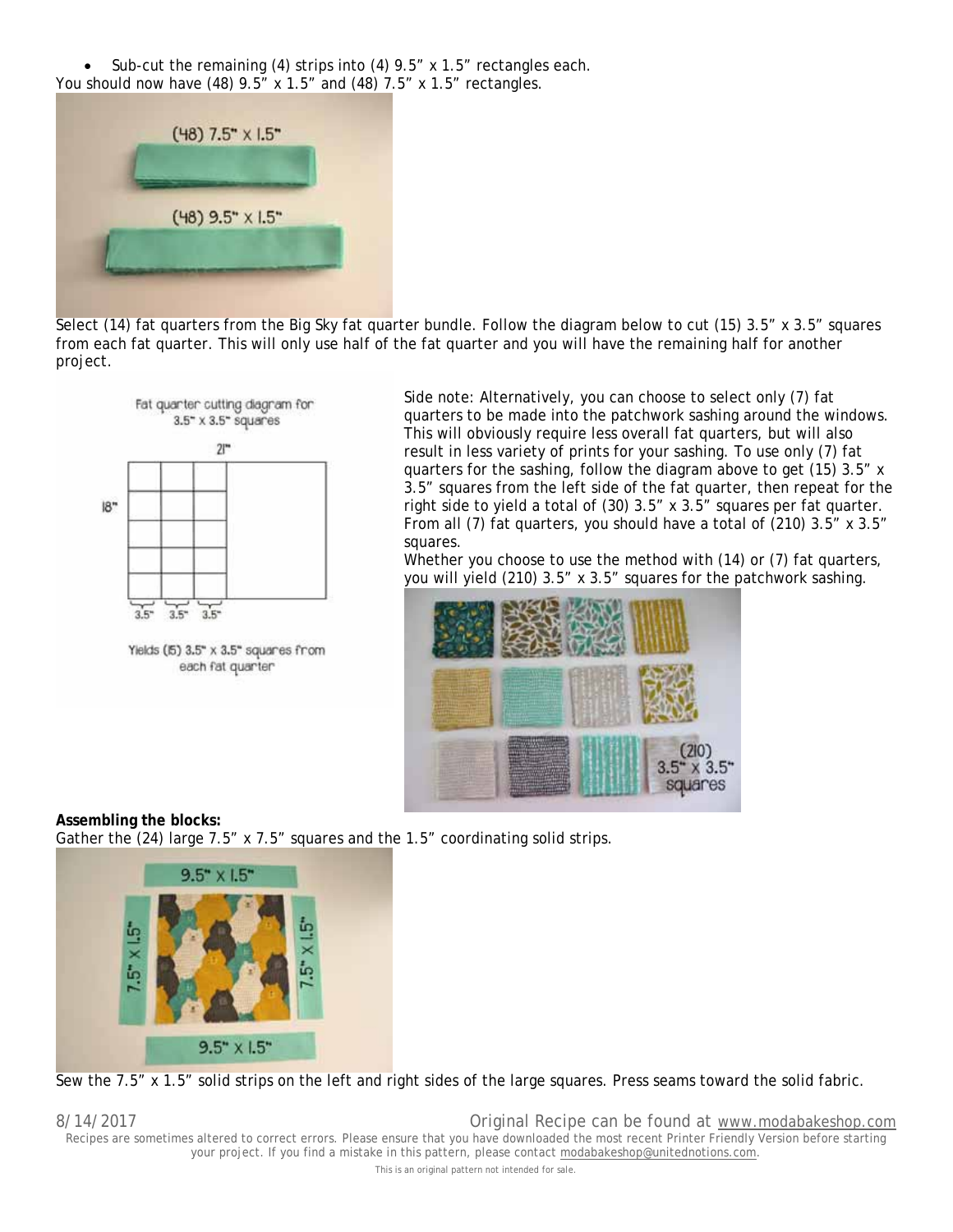

Sew the 9.5" x 1.5" solid strips on the top and bottom of the large squares. Press seams toward the solid fabric. The completed block should measure 9.5" x 9.5".



#### **Assembling the sashing:**

Sew (30) groups of (3) 3.5" x 3.5" squares together for the vertical sashing. If you have directional fabric, take notice of the direction of the print before sewing together. All (30) of these strips will be placed vertically in the quilt top.



Press seams to one side (up or down--it doesn't matter which). Each unit should measure 3.5" x 9.5".

Sew (7) long sashing rows, each consisting of (17) 3.5" x 3.5" squares for the horizontal sashing. Again, take notice of any directional prints as these sashing strips will be placed horizontally. Press all seams so they are facing the left side of the quilt top.